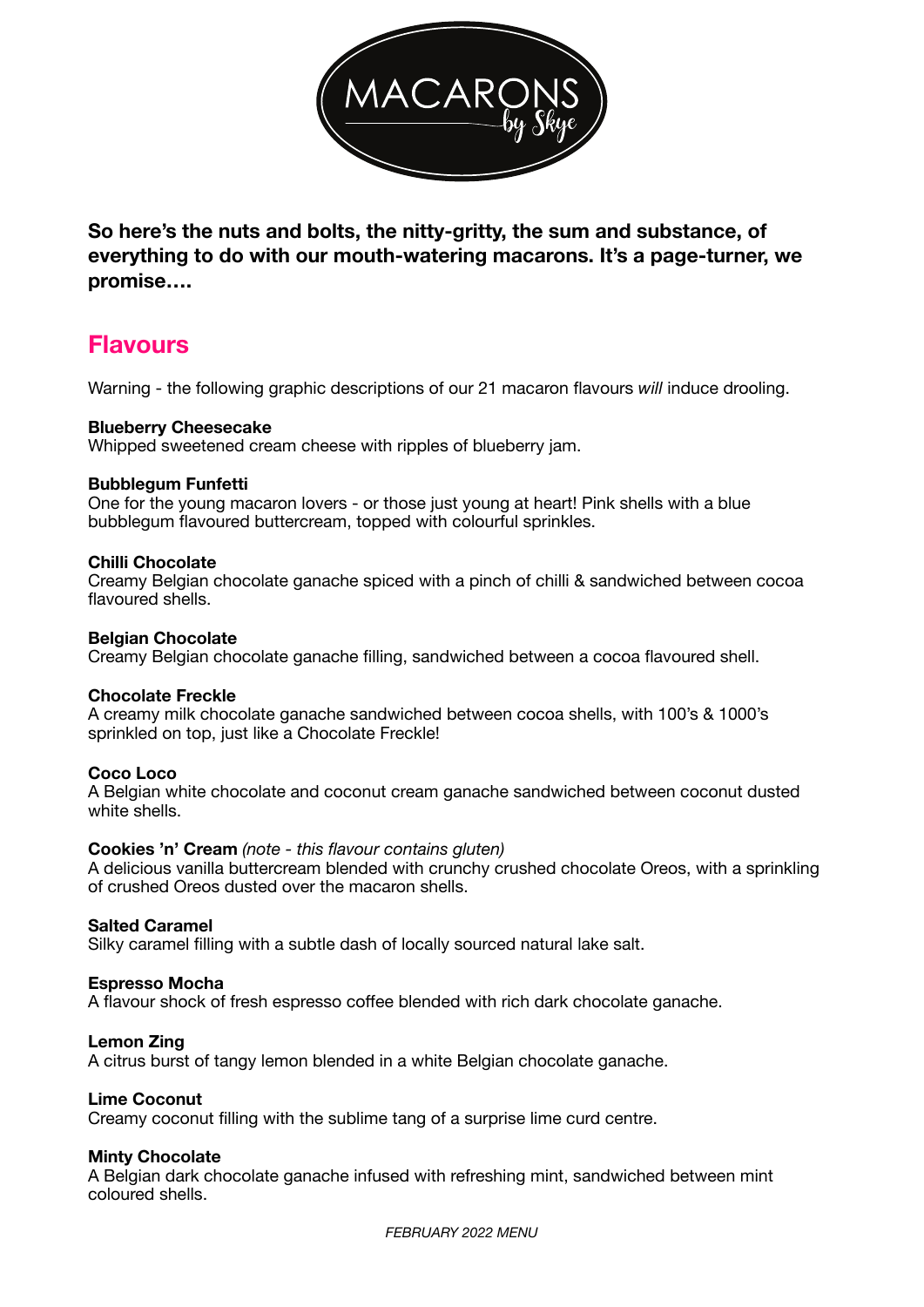#### **Orange Chocolate**

A creamy Belgian dark chocolate ganache infused with a citrus burst of fresh orange.

#### **Passionfruit Burst**

Fruity curd filling exploding with unmistakable fresh passionfruit flavour.

#### **Strawberry Cheesecake**

Whipped sweetened cream cheese with ripples of strawberry jam.

#### **Strawberry Divine**

Divine buttercream filling flavoured with sweet strawberries.

#### **Vanilla Bean Infusion**

A flavoursome buttercream blended with aromatic vanilla pod seeds.

#### **White Chocolate Dream**

A decadent creamy Belgian white chocolate ganache filling.

# **The 'boozy' collection**

#### **Espresso Martini**

Lashings of Kahlua coffee liqueur infused into fresh espresso coffee, and blended into a rich Belgian chocolate ganache.

#### **Champagne & Strawberry**

Sparkling wine and fresh sweet strawberries folded into a light & creamy Swiss Meringue buttercream.

#### **Whiskey & Honey**

W.A. honey and lashings of whiskey blended through a rich and creamy buttercream.

*\*While most macaron flavours are gluten free, our products are hand made in a kitchen that handles nuts, gluten, and dairy. We take every precaution to avoid cross contamination, however we do not advise eating our products if you have any allergies to these ingredients.* 

# **Macaron prices**

## **Individual/custom macarons - from \$2.45 each**

| 24 - 60 macarons  | \$2.70 each |
|-------------------|-------------|
| 61 - 120 macarons | \$2,60 each |
| $121+$ macarons   | \$2.45 each |

'Boozy' macaron flavours - \$3.50 each

There is a minimum total order of 24 macarons for individual/custom macarons, and a minimum of 12 macarons per flavour/colour.

## **'Baker's Selection' gift box - 13 macarons - \$33.00**

Would you like the perfect mix for your gift or event? Let us pick for you - our Baker's Selection is a mix of the flavours baking in the mac kitchen each week.

(Note - there will be at least 5-6 flavours per box - individual flavours cannot be chosen for this box, however you can request which flavours to leave out.)